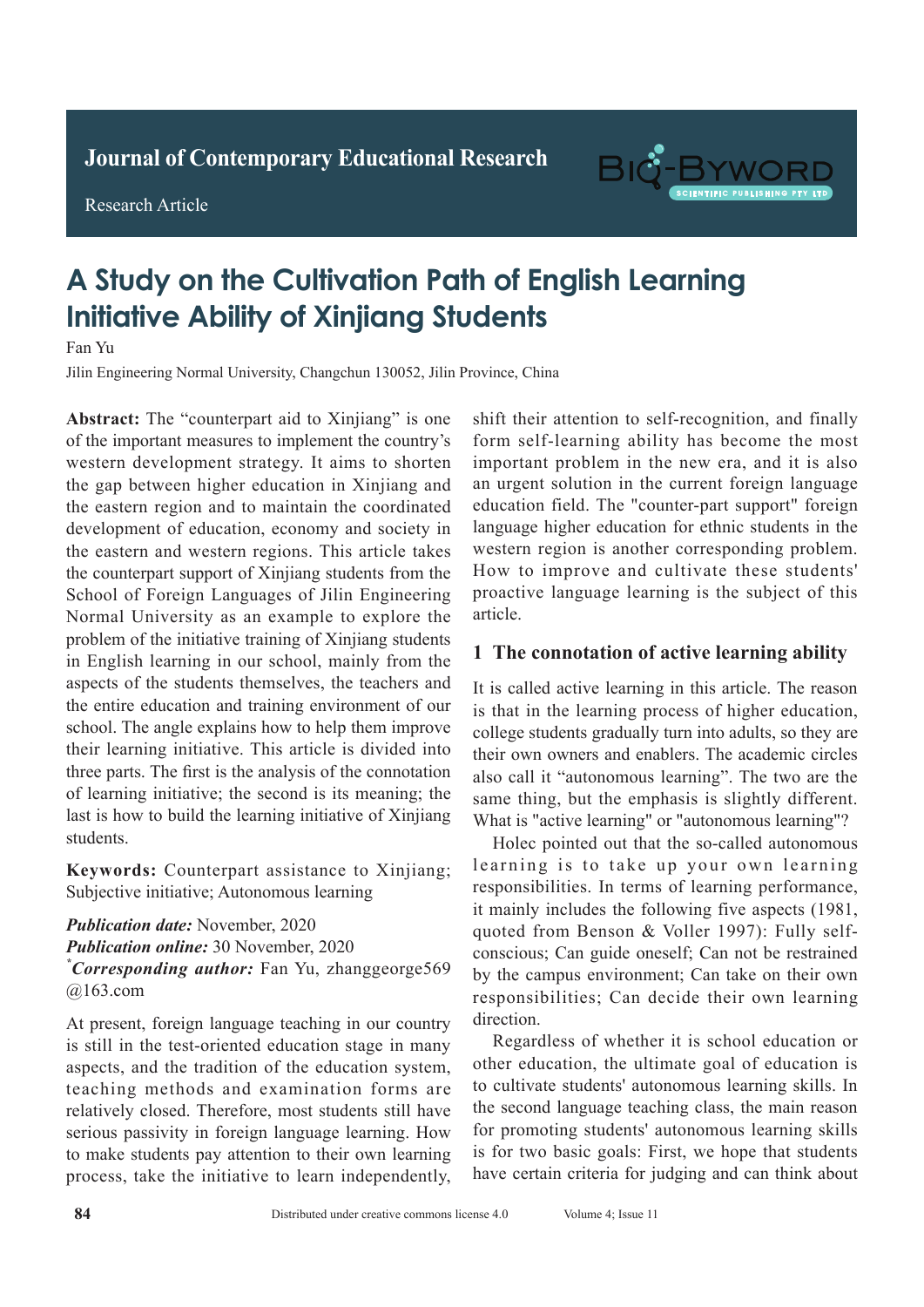and evaluate their own potential in learning. ; The second is to ensure that students themselves gradually become the masters of learning and can learn independently. These two points are closely related and inseparable. Generally speaking, if a student has a certain degree of autonomy, he can learn new knowledge in any language use situation. In other words, every new knowledge acquired by students is obtained from various language use occasions<sup>[1]</sup>.

Autonomous learning mainly includes the following aspects: Clear learning goals. Students can start from the requirements of all aspects, establish appropriate learning methods, and evaluate the completion of their goals in batches. Determine the learning content. Learners should collect relevant extracurricular learning materials as much as possible, and explore their own interests as an important teaching resource. Classroom teaching is not all learning, because students will eventually go to society and explore alone. Generally speaking, there is a positive correlation between learning strategies and learning effects. Therefore, for learners, they must start from their own objective conditions and their own learning goals, and summarize the learning strategies, so that they won't waste time in the process of learning. Exercise self-discipline. Learners must have a certain degree of self-control and be able to effectively control their learning time and progress. Self-assessment of learning outcomes. Learners should establish a set of evaluation standards that are only applicable to themselves before formal learning, and strictly follow the standards to carefully measure their own learning progress. In general, learners must study in a planned and step-by-step manner to ensure the effective use of the evaluation system $^{[2]}$ .

## **2 The important significance of cultivating the active learning ability of counterpart students of Xinjiang**

#### **2.1 Helping improve classroom learning efficiency**

Improving learning efficiency is the most important part of all learners' learning, so in classroom teaching, we should focus on cultivating students' active learning ability. However, active learning in the classroom is not to do whatever you want. Instead, under the guidance of teachers, students should do a good job in pre-class preparation, listen carefully to class and review after class, and constantly exert one's own subjective initiative, strive to abandon the traditional concept that teachers want me to learn, reduce dependence on teachers, and strive to grow into a "on who wants to study hard" as a learner.

#### **2.2 Improving the shortcomings of classroom learning**

The knowledge points taught by the teacher in class are relatively important. For the English foundation of the students of Xinjiang, there are still many relatively simple knowledge points that require students to do a lot of active learning after class, Checking for deficiencies in listening, speaking, reading ,writing and other aspects,which is to achieve the purpose of language acquisition.

#### **2.3 Making up for the limitations of teachers**

Each teacher's teaching methods and teaching styles are unique, and teachers' teaching methods are highly independent. However, different students have different language talents, cognitive levels and emotional characteristics, so teachers cannot take care of all students. This requires students to learn independently, turn themselves into masters of learning, and promote the formation of self-efficient learning.

#### **2.4 Meeting the requirements of students' future career planning**

In modern society, the idea of lifelong learning has become the trend of the times. UNESCO once pointed out in "Learning to Survive" that people who are illiterate in the future are not truly illiterate, and those who do not master active learning methods will be eliminated by society. It can be seen that autonomous learning has become the general trend. Although many students leave the university's ivory towers to become members of society and shine in their jobs, this does not mean that foreign language learning will be cut off. On the contrary, this is a new beginning for foreign language self-learning. For example, reading foreign language articles independently, speaking foreign languages and talking with international friends, etc., are all inseparable from the mastery of foreign language knowledge, so independent learning foreign language skills has become an inevitable new trend.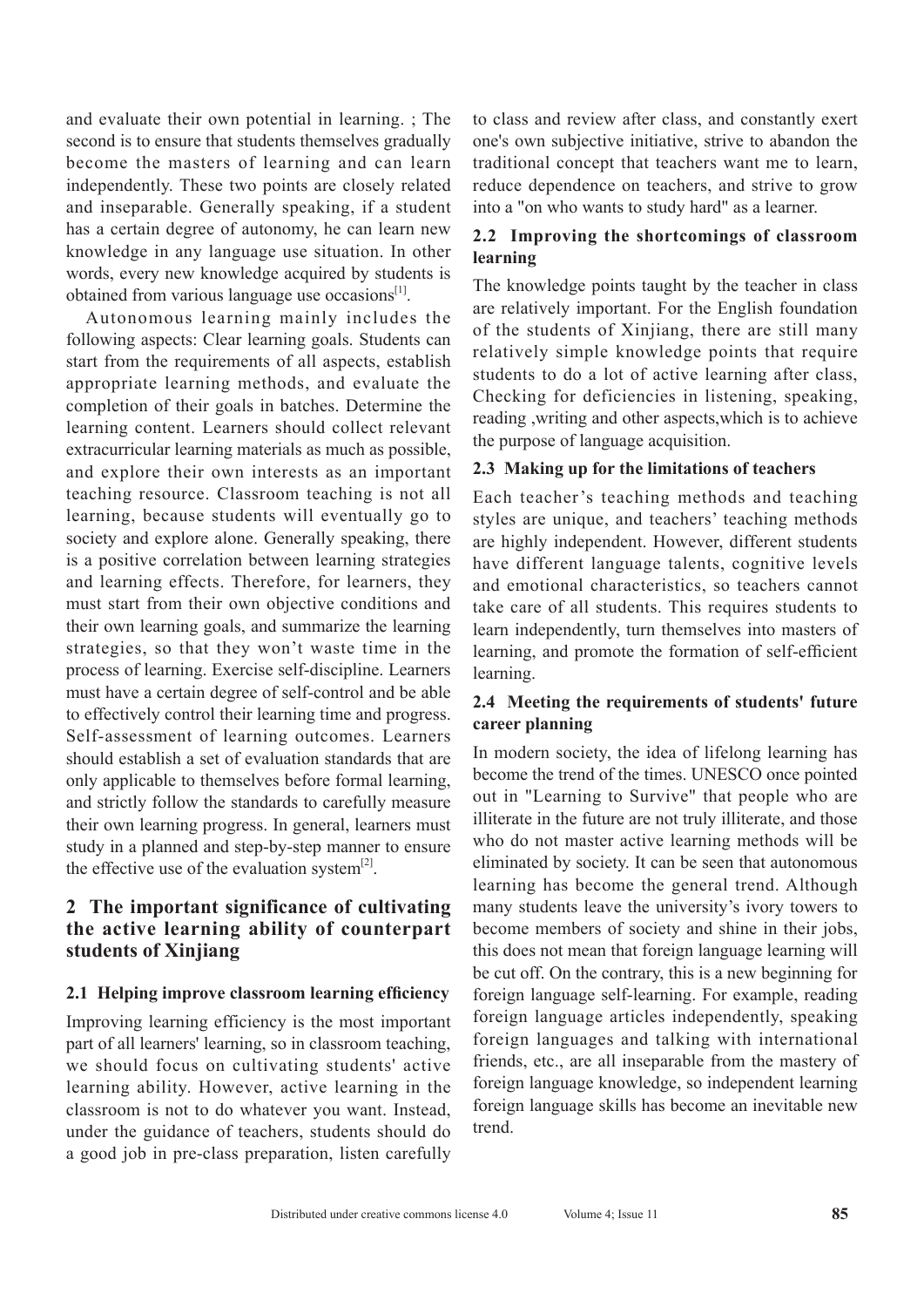## **3 Cultivation path for the active learning ability of counterpart students in Xinjiang**

## **3.1 Construction prerequisite analysis**

There is a general consensus in the education sector that two basic conditions must be met to achieve active learning: having the intention to learn actively, that is, you "want to learn"; knowing how to learn, that is, you "can learn". However, when we examine self-directed learning, we will be surprised to find that the cultivation of self-directed learning ability is not as simple as talking about it.

## **3.2 Constructing the training path of Xinjiang students' active learning ability**

From the above analysis, it can be seen that the learner's self-learning state cannot be completed overnight. The learner's own persistent efforts and the continuous help of the teacher are indispensable. In addition, a good learning environment and system support are also needed. These several elements coordinate with each other to promote learners to become autonomous<sup>[3]</sup>. From the actual learning situation of Xinjiang students and our new attempts in teaching, we found that changes can be made from the following aspects:

## **3.2.1 Changing the traditional classroom teaching mode and implementing flexible teaching mode for Xinjiang students**

Classroom teaching and autonomous learning are not contradictory. Autonomous learning is not arbitrary learning that deviates from the school's teaching plan. In modern classrooms, autonomous learning has become a new form of learning, and it is an inevitable requirement for classroom teaching in new-style teaching. In traditional classroom teaching, teachers instill knowledge points blindly, and students lack the space for thinking and exerting their subjective initiative. Under the flexible teaching mode, students can be given some choices in schoolwork tasks to complete the tasks assigned by the teacher in the direction they are interested in. Make sure to create a classroom where students are willing to learn actively, thereby promoting knowledge absorption.

#### **3.2.2 Improving the sense of learning responsibility and historical mission of counterpart students in Xinjiang**

Students are the first responsible person for

independent learning. Autonomous learning conforms to the development of human psychology. It takes the learners, the counterpart students of Xinjiang, as the central subject. From the ideological and political perspective of the curriculum, the students realize the backwardness of education, culture, and economy in some areas of Xinjiang, and gradually establish the determination that "after graduating from university, I will return to Xinjiang to build a beautiful hometown, enhance the sense of responsibility of Xinjiang basic education teachers, and fundamentally realize the importance of the unity of all ethnic groups in the motherland". They will also establishe the sense of mission of "I work hard for my hometown, and my hometown is proud of me". Good motivation can enhance the learning initiative of the counterparts in Xinjiang. Motivation and responsibility are inseparable. Therefore, teachers should continue to encourage students in Xinjiang to make students feel strongly about their responsibility. In addition to strengthening motivation, learners' self-confidence also plays an important role in fostering a sense of responsibility $[4]$ . They must believe that they have the ability to manage their own learning and have the ability to build their hometown.

## **3.2.3 Guiding Xinjiang students to improve their English learning strategies**

Due to the relatively backward education in parts of Xinjiang, most of the counterparts of Xinjiang have poor English foundation. It is reflected in many aspects, such as not knowing English words, being inaccurate, and not understanding long and difficult sentences. The students of Xinjiang usually learn English by rote memorization, completely out of context, and their own learning is extremely lazy, which eventually leads to the status of "dumb" English. Therefore, instructors need to guide students to become autonomous by arranging schoolwork tasks, so that Xinjiang students can clarify their learning goals, select teaching materials and tutoring materials that meet the learning level of Xinjiang students, determine the learning time and progress, and evaluate the learning process and results. To fully master these skills, learners must have a strong language perception, not only to master the learning methods, but also to have learning assessment standards and reflective strategies, to check for omissions, and learn from each other to make up for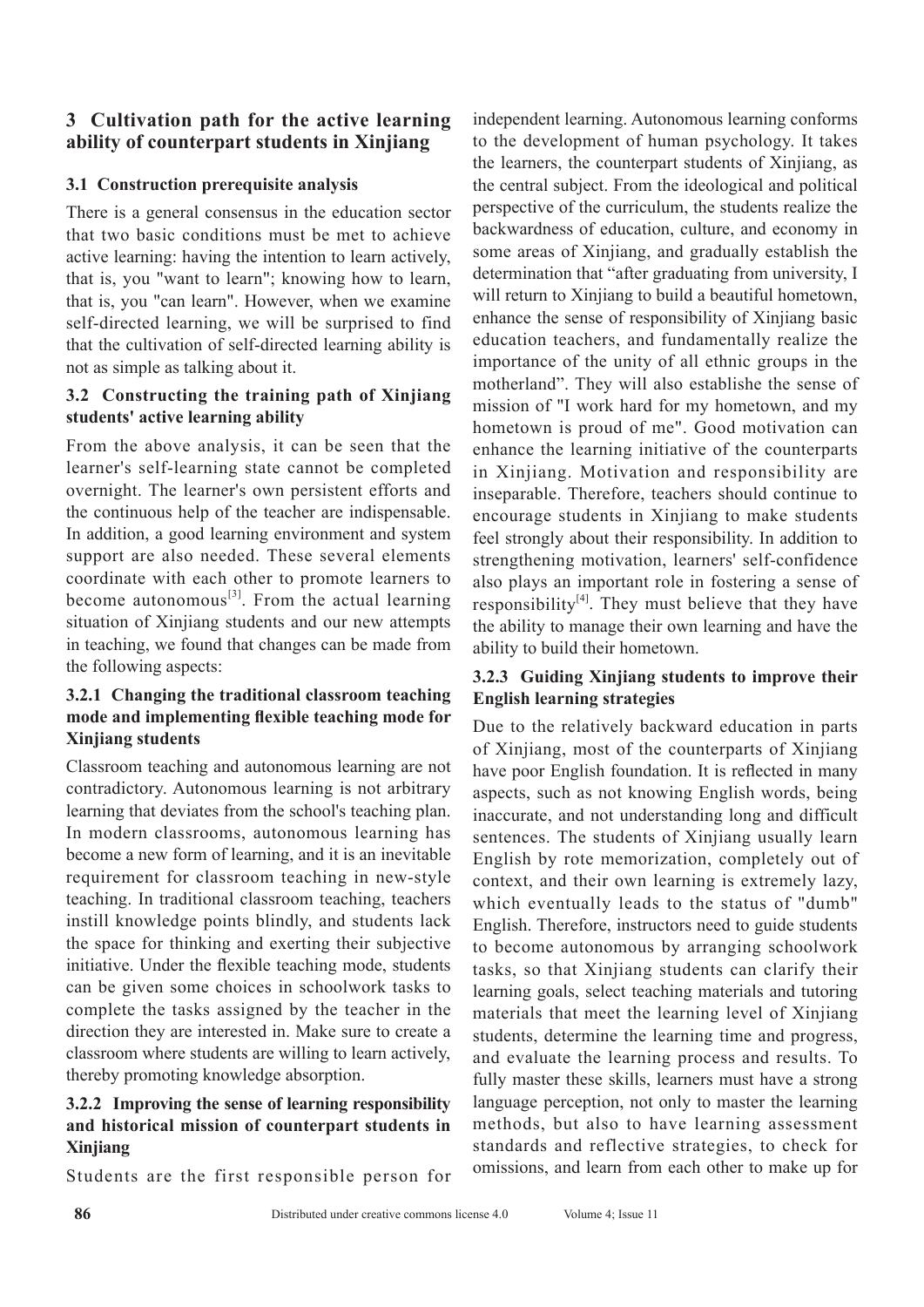their own learning skills.

#### **3.2.4 Creating an environment conducive to promoting the autonomous learning of Xinjiang students**

Students are the center of English teaching. In order to continuously improve students' subjective learning initiative, teaching institutions, schools and teachers are required to make various efforts to create a good learning atmosphere for students. The counterparts of Xinjiang are relatively lively and cheerful, who can sing and dance well. Teachers should increase their initiative in learning English by appropriately expanding their appreciation of English songs. Also, use the existing language laboratory of the school to cooperate with the teaching, play some positive songs and videos, use some English learning software to assist, and finally form an environment suitable for foreign students to learn English. It is worth mentioning that the process of cultivating students' autonomous learning ability is not limited to the language learning center environment. As long as there is a suitable environment, learners should establish an awareness of active learning wherever they are. In the opinion of most research scholars, although independent learning is highly independent, independence does not mean isolation. In autonomous learning, the individual is not omnipotent, and will encounter a series of difficult problems that he cannot solve. Then, the help of others is particularly important. Self-directed learners must constantly seek help from others. In the process of seeking help, it is also a moment when the self-learning experience of self-directed learners is enriched. In addition, self-learners must have the ability to create a learning material environment. Through the rational use of material resources, self-creating a place that is convenient for learning can also help learners improve the quality of self-learning and promote selflearners to gain more in the learning process $^{[5]}$ .

## **4 Conclusion**

As Chinese economic strength continues to increase, helping the western region to improve the ability of talent training as soon as possible is China's major policy and a great measure to benefit the country and the people. In the process of China's globalization, there is an increasing need for skilled foreign language talents, especially in western regions such as Xinjiang, because the "Belt and Road" formally provides a great opportunity for the development of the western part of China. And if the development of the region or the whole country is delayed because of the lack of language tools, it will be more than worthwhile. Therefore, with the development of the new era, there has been a big gap between the original outdated educational concepts based on knowledge instillation and their counterparts of Xinjiang. There is an urgent need for new teaching methods that meet the needs of the times, especially with the guidance of education policy, talents with active learning ability are the high-quality talents that China really needs. However, in actual teaching, it is not an overnight task to cultivate the English self-learning ability of counterpart students of Xinjiang. It is a gradual process. Throughout the process, the teacher must completely transform the traditional foreign language teaching model, strive to create an environmental system that promotes learners' independent learning, and cultivate the students' ability to use the social and material environment that is conducive to learning; students must give full play to their subjectivity initiative, establish the subject consciousness and sense of responsibility of independent learning, get rid of the passive situation in English learning, and become the real master of English learning. Only when teachers and students work together can they break the situation of passive learning in foreign language education for decades, enable students to truly grow into independent learners and inheritors of foreign language teaching, and promote the further cultivation of students' autonomous learning ability. For these ethnic students with "counter-part support", it is better to teach them how to fish than to give them fish to eat. It is important for us to build up the path and environment for the students' learning initiative training of "counter-part support" students as soon as possible.

# **5 Acknowledgements**

This research was financially supported by the "13th Five-Year Plan" of Education Science in Jilin Province in 2017 as one of the research results of "Study of the initiative in English learning of the Xinjiang students assisted by other universities"(GHI170652).